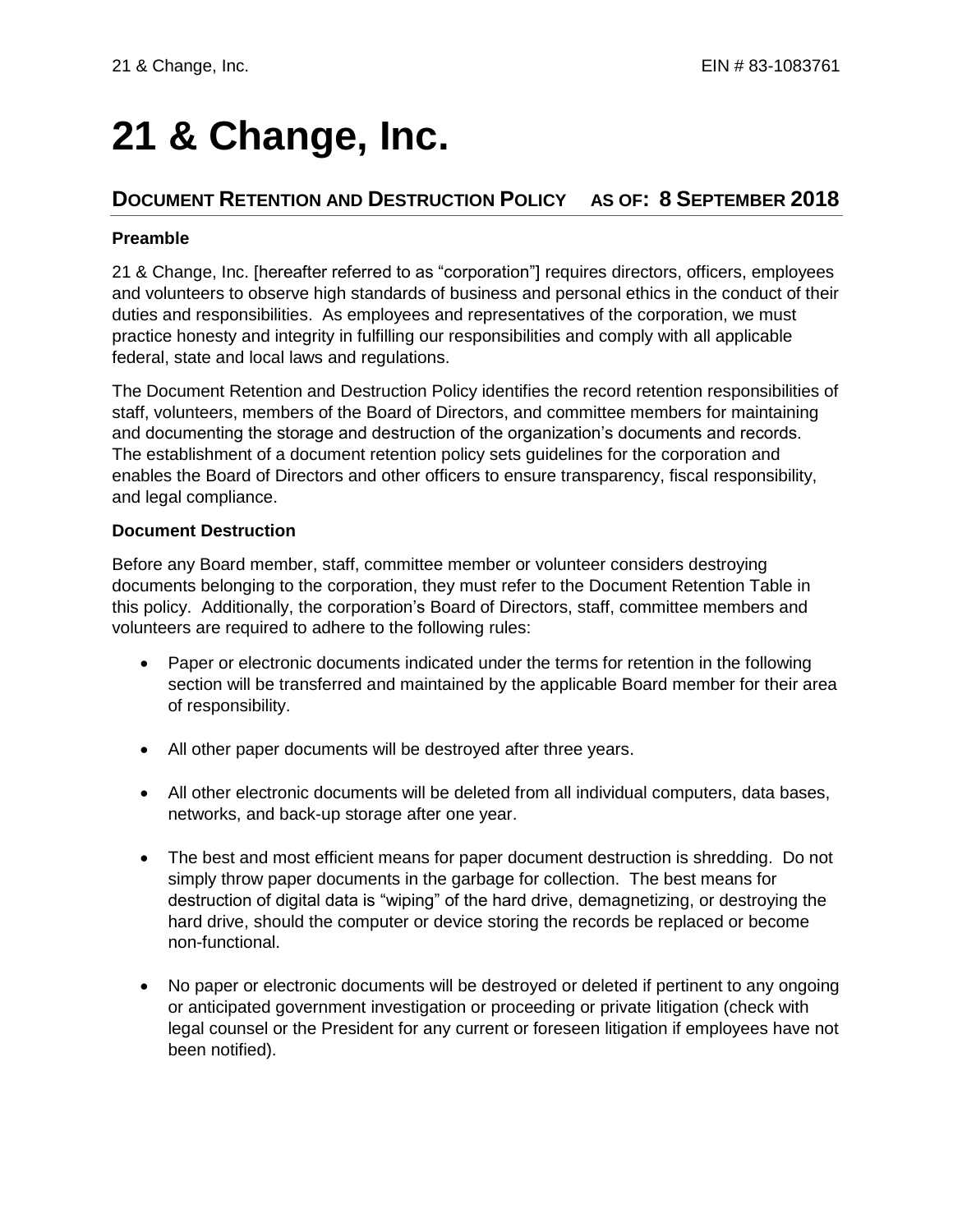- Any document (paper or electronic) known or foreseen as useful for a potential audit will not be destroyed or deleted, in order to comply with government auditing standards (Single Audit Act).
- Records will not be destroyed due to departure from office. All Board members are responsible for turning over all paper and digital records to the newly-appointed officer, or the President if a replacement has not yet been appointed.

### **Document Retention**

Document retention describes the responsibility to manage official records belonging to the corporation. This includes paper records, digital records on a server, digital records on a Cloud, and even email correspondence. As part of our policy for the retention of documents, we will ensure we maintain a redundant system to safeguard against a catastrophic act that could destroy any single depository of records.

All organizational records considered "permanent" will be maintained by the Secretary (excluding financial records). At a minimum, one additional Board member will be designated to retain a copy of all permanent documents. All records of a financial nature will be maintained by the Treasurer for the indicated period required. These financial records will be maintained in duplicate (one paper copy, one digital copy) at a minimum.

The Document Retention Table provides guidance for the period of retention for various documents belonging to the corporation or used in conjunction with daily or periodic business conducted by the corporation.

| <b>Type of Document</b>                           | <b>Minimum Requirement</b> |
|---------------------------------------------------|----------------------------|
| Accounts payable ledgers and schedules            | 7 years                    |
| Audit reports                                     | Permanently                |
| <b>Bank reconciliations</b>                       | 2 years                    |
| <b>Bank statements</b>                            | 3 years                    |
| Checks (for important payments and purchases)     | Permanently                |
| Contracts, mortgages, notes, and leases (expired) | 7 years                    |
| Contracts (still in effect)                       | Contract period            |
| Correspondence (general, non-critical)            | 2 years                    |
| Correspondence (legal, decisional, or critical)   | Permanently                |
| Correspondence (with customers and vendors)       | 2 years                    |
| Deeds, mortgages, and bills of sale               | Permanently                |
| Depreciation schedules                            | Permanently                |
| Duplicate deposit slips                           | 2 years                    |
| Email correspondence (general, non-critical)      | 2 years                    |

# **Document Retention Table**